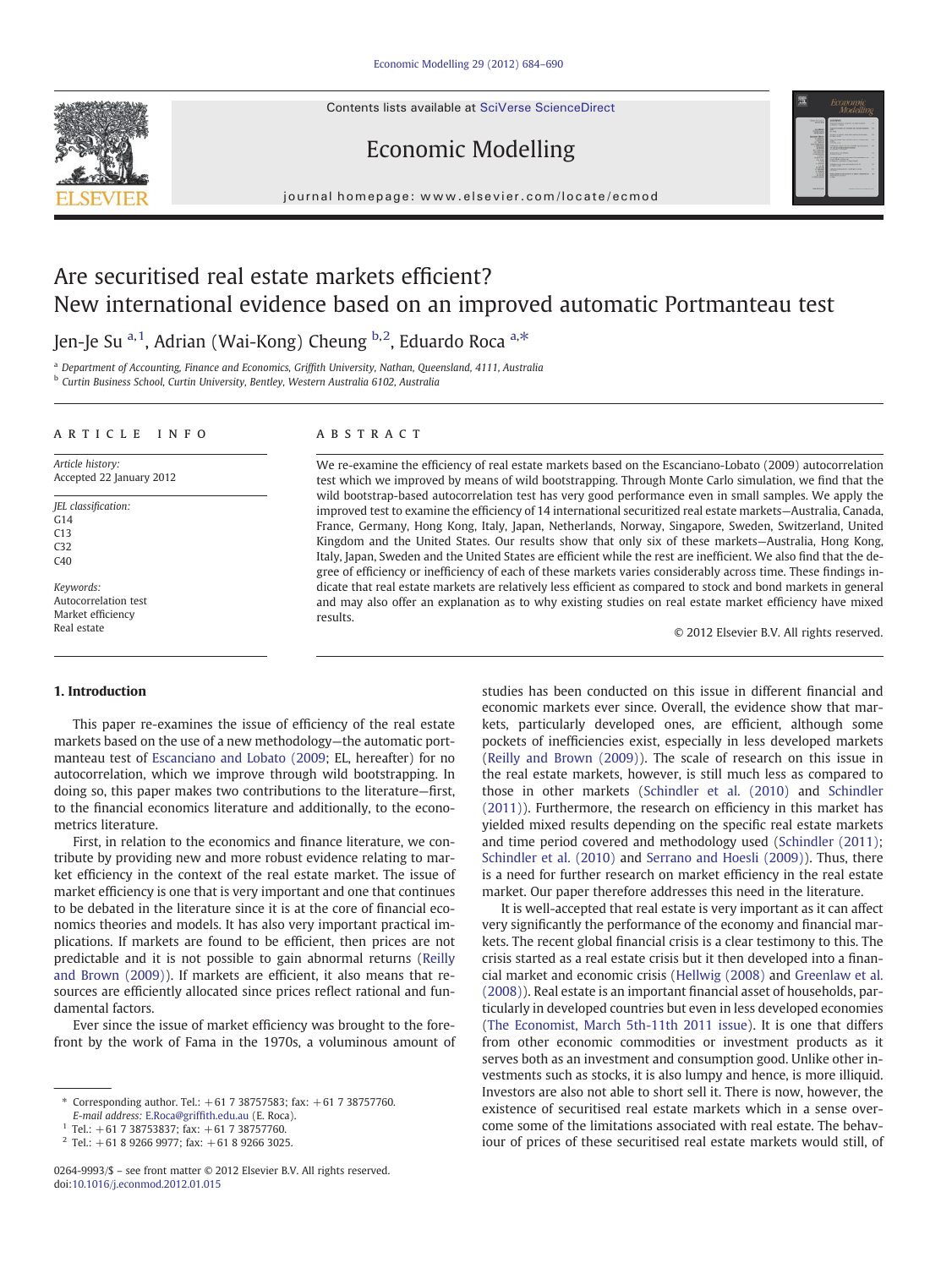course, factor in the basic properties of real estate. Hence, prices in these markets would still reflect the nature of real estate to a certain extent. Given these unique properties of real estate, the real estate markets provide a good new laboratory for the testing of market efficiency.

Autocorrelation test is highly utilised as a test of market efficiency. If prices are random and exhibit no autocorrelation, then this is taken as an indication that the market is efficient [\(Fama \(1970\)](#page--1-0)). However, it is well-known in the econometric literature that standard autocorrelation tests could suffer from a number of problems due to, among others, heteroskedasticity and the need of (autocorrelation) lag selection (which can be quite arbitrary). Thus, as a result of these limitations, it is possible that the results of autocorrelation tests may show that markets are efficient (inefficient) when in fact they are inefficient (efficient). This situation could have been one of the major sources of the variation in evidence produced by existing studies on the efficiency of real estate markets as it is well-recognised that many economic and financial time series exhibit conditional heteroskedasticity or stochastic volatility (see [Chunchachinda et al.](#page--1-0) [\(1997\);](#page--1-0) [Liu et al. \(2003\)](#page--1-0); [Poon et al. \(2004\)](#page--1-0), among others).

The second contribution of this paper is to the econometric literature. As mentioned earlier, this paper examines the issue of market efficiency in real estate markets through the application of a new test—the EL (2009) automatic portmanteau test for no autocorrelation, which we improve through wild bootstrapping. As discussed in the methodology section, the EL autocorrelation test overcomes a number of limitations associated with standard autocorrelation tests, such as heteroskedasticity and the use of automatic (datadriven) lag selection. However, this test is subject to non-trivial over-rejection in small-sample size applications under the null hypothesis of no autocorrelation (market efficiency). We show by Monte Carlo simulation evidence in this paper that the small-sample properties of the test improve with wild bootstrapping. In particular, the wild bootstrap-based test has desirable size properties and shows a competitive power. The wild bootstrap is a re-sampling method that approximates the sampling distribution of a (test) statistic and has been found useful in econometrics — such as autoregressions with heteroskedasticity in [Goncalves and Kilian \(2004\)](#page--1-0), multiple variance ratio test in [Kim \(2006\),](#page--1-0) spectral tests for the martigale difference hypothesis in [Escanciano and Velasco \(2006\)](#page--1-0) and unit root tests in [Cavaliere and Taylor \(2008\)](#page--1-0). In theory, as shown in [Liu \(1988\)](#page--1-0) and [Davidson and Flachaire \(2008\),](#page--1-0) the wild bootstrap can yield asymptotic refinements in the distributions of pivotal statistics. Also, small-sample simulations in many studies such as [Kim \(2006\)](#page--1-0) and [Cavaliere and Taylor \(2008\)](#page--1-0) show that wild bootstrap-based tests are accurate in size and with good power properties.

In this paper, we therefore address the gap that we have identified in the real estate markets efficiency literature through the use of an improved portmanteau test that overcomes the limitations associated with standard autocorrelation tests. We improve the small-sample properties of the EL (2009) autocorrelation test by means of wild bootstrapping which we then utilise in our analysis of 14 securitised real estate markets — Australia, Canada, France, Germany, Hong Kong, Italy, Japan, Netherlands, Norway, Singapore, Sweden, Switzerland, United Kingdom and the United States. As far as we know, our paper is the first to apply this improved autocorrelation test in the study of market efficiency. Furthermore, in addition to the use of a more reliable test, we also utilised a more updated and longer data set as compared to recent studies on this issue such as those of [Schindler,](#page--1-0) [et al. \(2010\)](#page--1-0) and [Schindler \(2011\).](#page--1-0) Thus, the results from this paper provide new and more robust evidence on efficiency in real estate markets.

As an overview, first, our results show that by means of wild bootstrapping, we were able to improve the small-sample size properties of the EL (2009) autocorrelation test. When we applied this improved test to the analysis of the efficiency of 14 securitised real estate markets, we found that only six of these markets are efficient — Australia, Hong Kong, Italy, Japan, Sweden and the United States and the others are not. In line with Schindler et al. (2011), our findings show that real estate markets seem to be less efficient as compared to stock and bond markets in general. We also find that the degree of efficiency (inefficiency) of each of the markets varies across time which may explain why existing studies on real estate market efficiency have mixed results.

The rest of the paper is organised as follows. Section 2 discusses the methodology while [Section 3](#page--1-0) presents the empirical results. [Section 4](#page--1-0) concludes the study.

#### 2. Methodology

In this section, we discuss the EL (2009) test—its strengths as well as limitations and how we improve its small size properties through wild bootstrapping. We present the results of the Monte Carlo simulation which demonstrate the improvement. We then apply this improved test in the analysis of the efficiency of real estate markets.

Let us explore the shortcomings of standard autocorrelation tests. Take for example, the Box–Peirce  $Q_p$  test (cf. [Box and Peirce \(1970\)](#page--1-0)), defined as  $Q_p = n \sum_{j=1}^p \hat{\rho}_j^2$ , which examines serial correlations  $(\hat{\rho}_j)$  up to p lags. In practice, performing the  $Q_p$  test requires the choice of a fixed lag number (p). On the one hand, choosing a p too small might cause inconsistency as the test may fail to detect serial correlation at lags higher than p; on the other hand, choosing a p too large could cost the power of the test as many unnecessary lags are brought in. Accordingly, the outcomes of the Box–Pierce test may possibly contradict to each other when different lags are considered.<sup>3</sup> Aside from the lag choice issue, tests for market efficiency may be subject to substantial size-distortion (usually, over-sized) when applied to series that are actually serially uncorrelated but with some kind of non-linear dependence, such as conditional heteroskedasticity.

Recently, the two aforementioned issues are simultaneously dealt in EL (2009). First, instead of using the standard measure of autocorrelation  $(\hat{\rho}_j)$  a hetroskedasticity-robust estimate of autocorrelation due to [Lobato, et al. \(2001\)](#page--1-0) is used in the construction of the test statistic. Second, an automatic (data-driven) lag selection is implemented to avoid the issue concerning an arbitrary choice of lag. According to the simulation results in EL (2009), the new automatic Box–Pierce test works well in terms of size and power when applied to series with relative large sample size (say, more than 1000). The test, however, tends to be over-sized if the sample size is only moderate or small (say, less than 300). This raises the question whether the critical values derived from the asymptotic distribution is valid for the cases with a smaller sample size.

#### 2.1. The EL (2009) test

Let  $Z_t$  be the asset price for t = 1,…,n and  $Y_t = \ln(Z_t) - \ln(Z_{t-1})$  be its log return. Define the j<sup>th</sup> sample autocorrelation  $\hat{\rho}_j = \hat{\gamma}_j / \hat{\gamma}_0$  where  $\hat{\gamma}_j = (n-j)^{-1} \sum_{t=1+j}^n (Y_t - \bar{Y}) (Y_{t-j} - \bar{Y})$  and  $\bar{Y} = n^{-1} \sum_{t=1}^n Y_t$ . EL (2009) suggest an automatic (data-driven) Box–Pierce Q test, defined as

$$
AQ_{\tilde{p}} = n \sum_{j=1}^{p*} \tilde{\rho}_j^2, \tag{1}
$$

where

$$
\tilde{\rho}_j = \frac{\hat{\gamma}_j}{\sqrt{\hat{\tau}_j}} \text{ where } \hat{\tau}_j = \frac{1}{(n-j)} \sum_{t=1+j}^n (Y_t - \bar{Y})^2 (Y_{t-j} - \bar{Y})^2 \tag{2}
$$

<sup>&</sup>lt;sup>3</sup> Another commonly used test for market efficiency: the variance ratio test (cf. [Cochrane \(1988\)](#page--1-0) and [Lo and MacKinlay \(1989\)\)](#page--1-0), also bears the same problem as it requires the choice of a fixed number—the holding period.